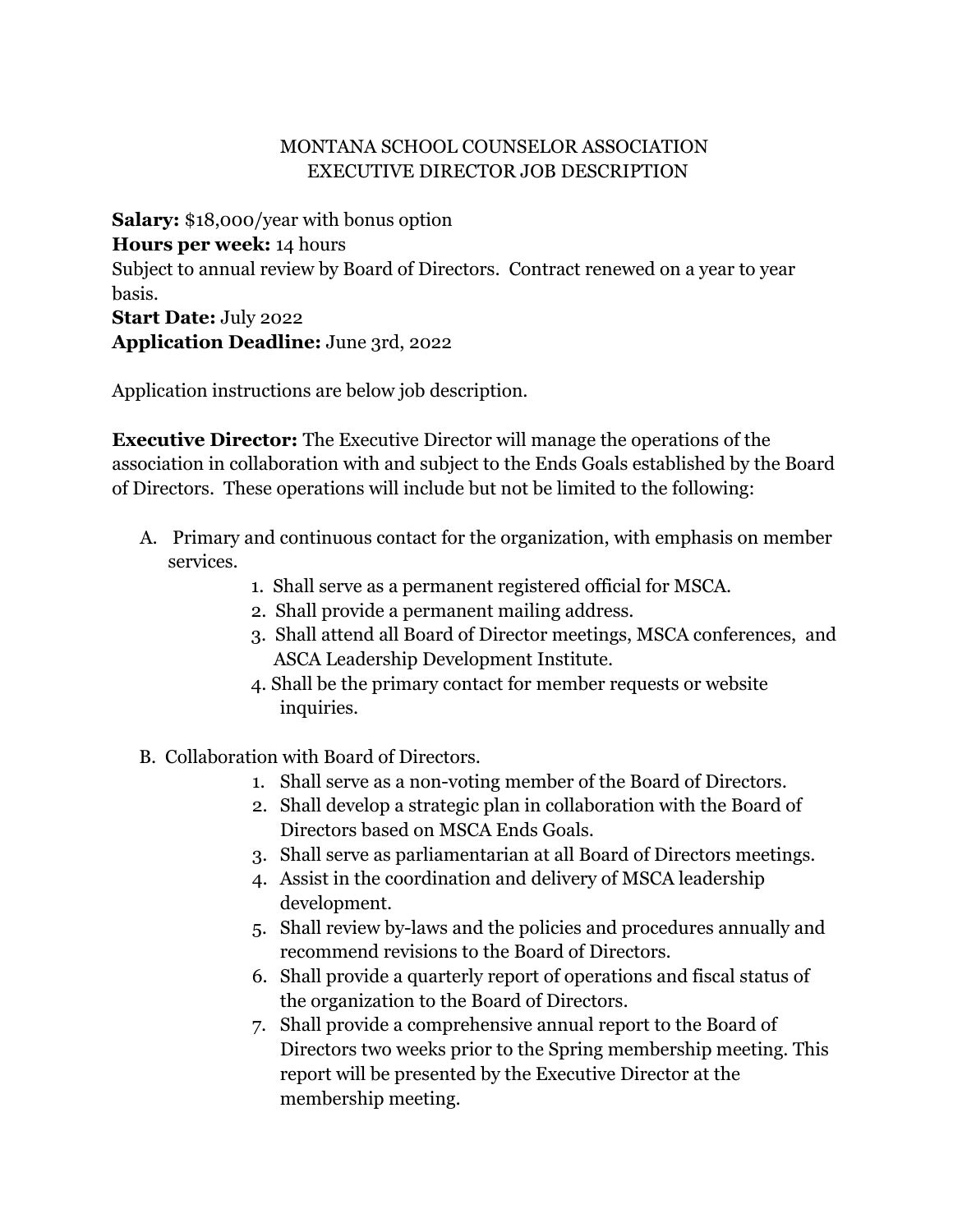C. Collaborates actively with Standing Committee Chairs to achieve operational goals of organization.

With special emphasis on:

- 1. Member Services and Professional Development.
	- a. Operational aspects of spring conference and school counseling track of educator conference. This includes hotel/venue contracts, sponsorships, and exhibitor recruitment, financial management, and website logistics, keynote speaker contracts and communications. This will be done in collaboration with the Board of Directors and Professional Development Committee.
		- b. Ensure OPI renewal units and state licensing board CEU's for LCPC, LMFT, or LCSW credit.
- 2. Advocacy and Public Relations
	- 1. Shall maintain active and consistent communication with OPI, SAM, MASP, MFPE, MCAN, MACTE, MPSEOC and other stakeholders to voice the concerns and efforts of Montana School Counselors.
	- 2. Write articles for member newsletters on a regular basis and coordinate submissions by guest writers.
	- 3. Contribute to the monthly Board Chair email
	- 4. In coordination with the Board of Directors and Membership Committee, recruit, develop and sustain members.
- 3. Financial Management
	- 1. Shall work with the Finance Committee of the Board of Directors to create an annual budget.
	- 2. Coordinate with contracted accountant to ensure the following:
		- a. Annual tax filing
		- b. Annual filing of report for 501c3 status
	- 3. Shall function as Treasurer of organization, including:
		- a. Management of finances on website ie. monitor member dues.
		- b. Payment of conference and other association expenses including reimbursement to Board members for travel.
		- c. Shall manage and maintain financial transactions including but not limited to weekly record keeping of credits and debits, reconciling bank accounts, and managing monthly, quarterly, and annual bills and statements.